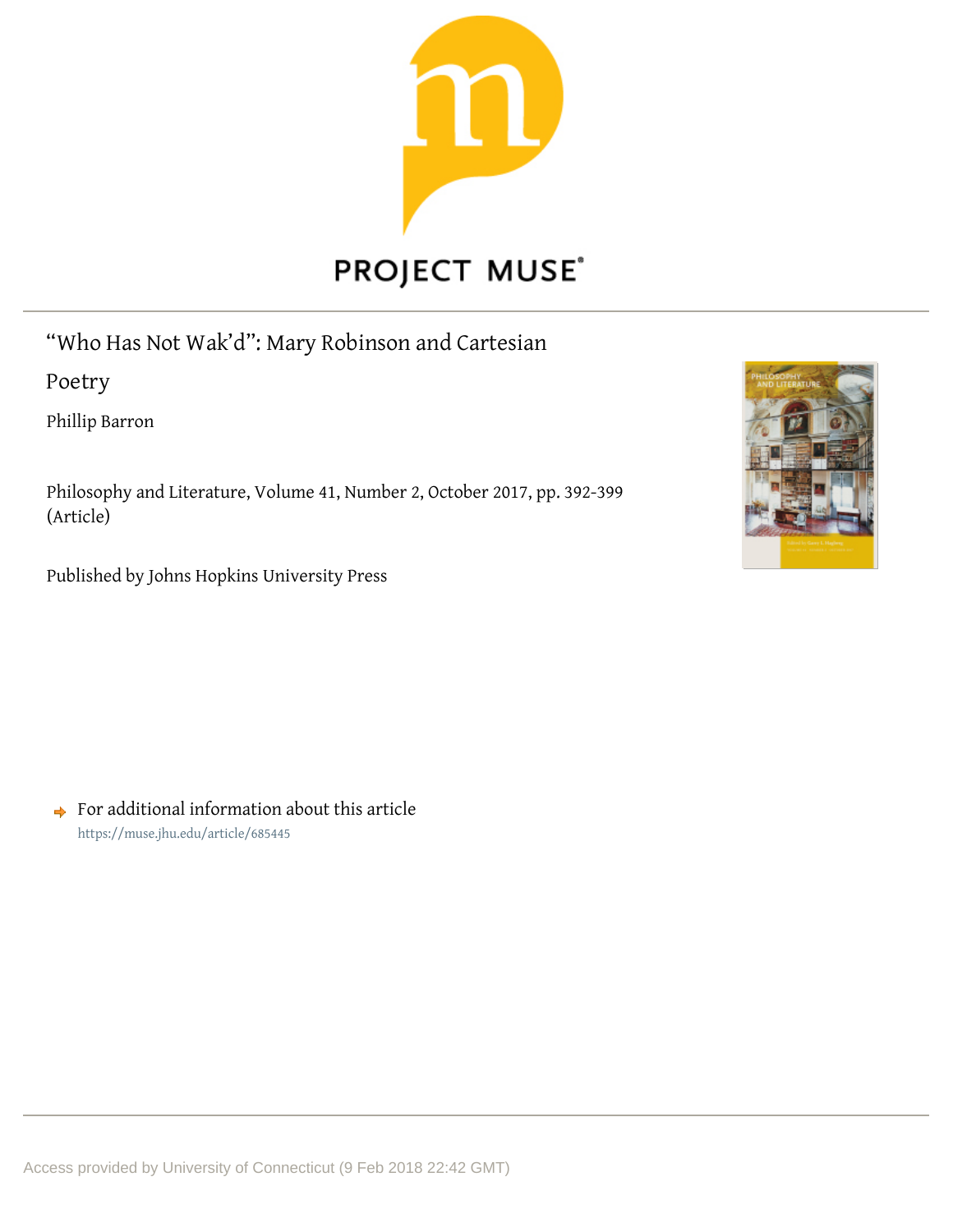## Phillip Barron

# "WHO HAS NOT WAK'D:" MARY ROBINSON AND CARTESIAN POETRY

**Abstract.** A close reading of Mary Robinson's late-eighteenth-century poem "London's Summer Morning," which captures all the noises and smells of a busy London street, is not enough to convince the reader that it isn't all a dream. But whose dream? René Descartes and Wallace Stevens suggest that it may not matter.

THE OPENING LINES OF Mary Robinson's poem "London's Summer Morning" ask the reader, "Who has not wak'd to list the busy sounds / Of summer's morning  $\ldots$  ?"<sup>1</sup> On first reading, the question reads as rhetorical. Robinson invites the reader to consider memories of waking up on a summer morning, hearing the sounds of summer drifting through the window into the bedroom. What follows is a list, which is at once an inventory as well as evidence of the poet's close attention paid to the sights and sounds of a lively, urban morning. The poem's final two lines, "And the poor poet wakes from busy dreams, / To paint the summer morning," are the second half of a compound sentence, offset by a semicolon. The proposition that sits behind the semicolon suggests that in the middle of all the commercial activity that has been the focus of the poem, the "poet wakes from busy dreams" to write the very poem which these lines conclude. This self-referential comment shifts the logic of the poem, revealing that the reader had not been viewing the urban scene accurately. From the vantage point of the poem's last lines, the reader can see the dawning street coming to life in the poet's imagination. It may all have been a dream.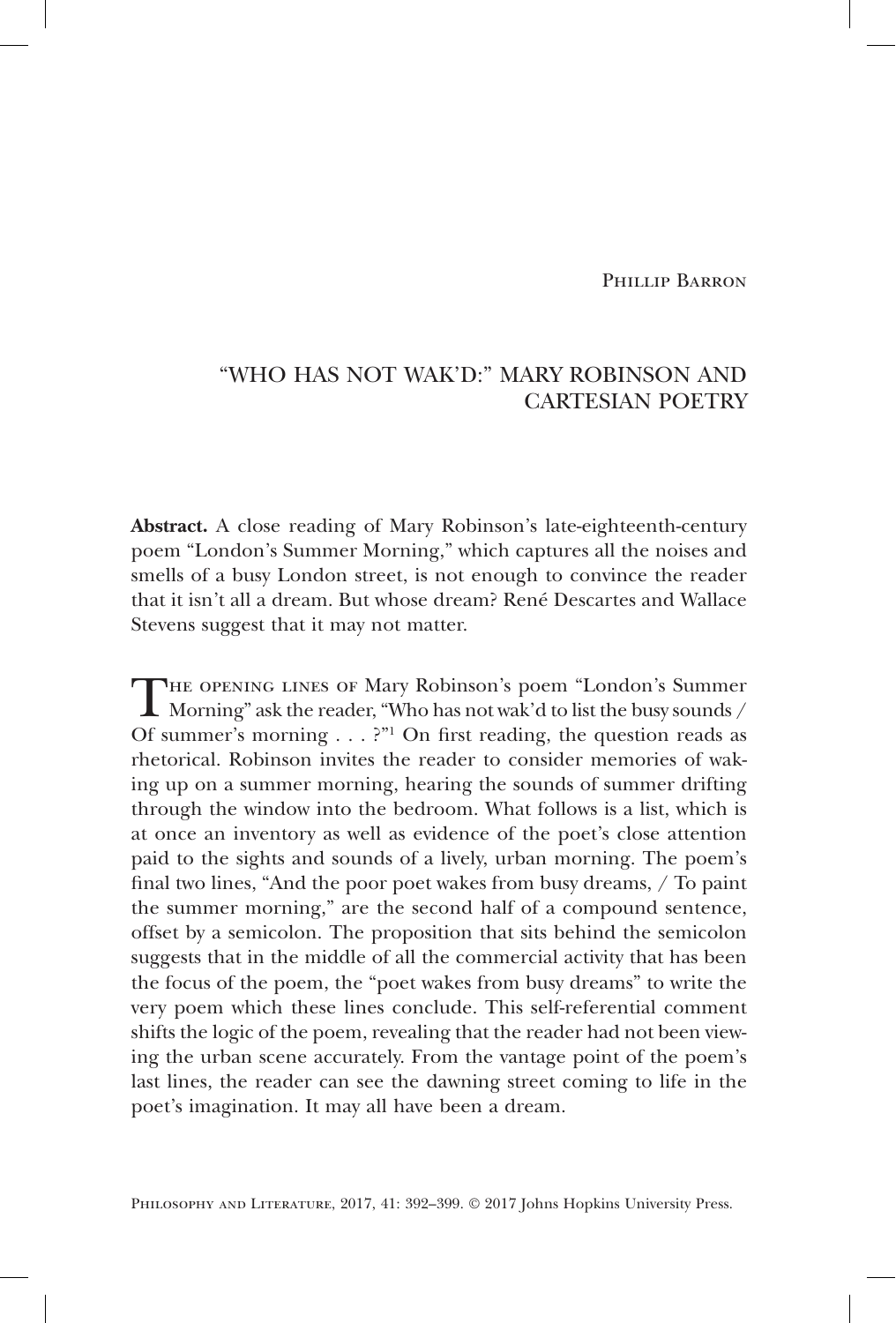### PHILLIP BARRON 393

Like many poets of her time, Robinson invokes Plato, Sappho, Pindar, and other Greek poets and philosophers in her poetry and memoirs. Because of the popularity of these references, the poetry of the eighteenth century is often considered neoclassical. Pindaric odes, heroic couplets, and georgics were some of the most common modes employed by poets seeking to elevate the stature of their writing by tracing a literary lineage back to the Greek and Roman origins of European culture.

Robinson's crown of sonnets, *Sappho and Phaon*, refers to the fragments of verse that are thought to be some of the oldest surviving poems written by a female poet. Sonnet 43 of the sequence pictures Sappho standing on a cliff, preparing to throw herself into the sea. Robinson imagines that Sappho's anguish is diminished when the Greek poet remembers that, once waves of the River Lethe—the river of forgetting—wash over her body, she will have to remember no more (*BW*, p. 31). The Arcadian themes in these and other poems suggest that Robinson had at least some familiarity with the mythology and philosophy of classical Greece.

Although "London's Summer Morning" mentions no philosophers by name nor makes any classical references, the epistemological turn in the final two lines gives the poem a deeper philosophical quality than any explicit reference to a particular thinker might have done. The poem's concluding lines suggest that the limit on what it is possible to know is often related to the position from which one observes the world. The poem's speaker-as-engaged-participant knows something other than what the speaker-as-outside-observer (or dreamer) knows. The unstable perspective of the poem's speaker, describing the sights and noises of an urban morning linked together only by a narrative of successive observations, dramatizes the tension between the empiricist tradition and the rationalist insistence that all knowledge is filtered through consciousness. The poem's philosophical quality comes from its emphasis on the life of the mind, especially as the mind merges with the scene it recounts.

To establish this emphasis, Robinson uses blank verse to create a sense of streaming experiences linked together "perhaps causally but mostly topographically."2 As opposed to the heroic couplet, which works by reflecting on juxtaposed images, or the georgic, which works as an instructive device, blank verse puts the reader in the middle of the street's activity as it is happening. Day laborers populate the poem's middle thirty-eight lines. People are identified by their participation in the commercial exchange; everyone has a role. "Knife-grinders, coopers, squeaking cork-cutters," as well as fruit and vegetable vendors, arrange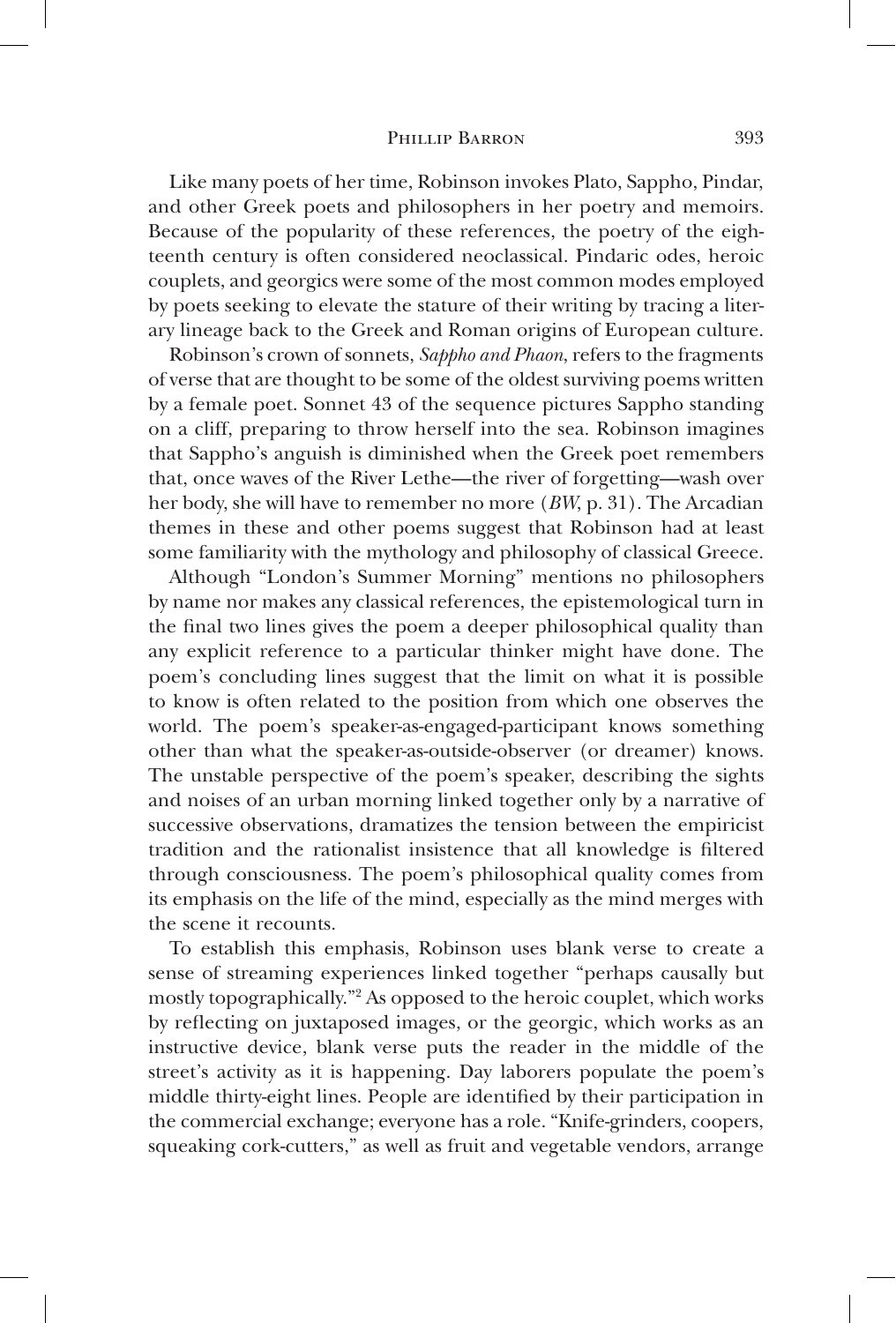their carts to display services and produce. Dishwashers and secondhand clothes dealers appear on "the fresh-sprinkled pavement" just as the sun and "humming insects" mix with the shopkeepers setting up for the day's business, until "every shop displays its varied trade." Even the allure of the "smart damsel" is commodified in "shops (where beauty smiles with industry)." Each of the various modes of employment is another way for Robinson to engage our senses.

On one reading, the poem is a celebration of the sights, sounds, and smells of a lively, urban morning. The streets are filled with hectic noise. The cacophonous shouts of the entrepreneurs, from chimneysweeping boys to the man who carts away dust and refuse, proffer their services. The shouts mix with the sounds of wagon wheels on paving stones and tinkling doorbells. Milk-delivery and livery drivers crowd the streets, along with porters running errands. Jeffrey C. Robinson notes that the busy sounds of summer morning "only exist through a social consciousness of one who 'lists' (to list, to listen—both are applicable) them. The force of the opening question in Robinson's poem indicates that the city inspires the consciousness of a citizen who, in turn, can give back an account of it" (*UP*, p. 132). By depicting the poet as a sensitive observer who "gives back" an account of the city, Jeffrey Robinson reads Mary Robinson as an early Romantic poet who anticipates "Wordsworth's observation in 'Composed upon Westminster Bridge,' another London poem: 'Dull would he be of soul who could pass by / A sight so touching in its majesty'" (p. 132).

The only writer identified in the poem is, presumably, the author herself, who appears in the final two lines. If one reads the final two lines to imply that the poet has dreamed the street scene, then the poet is not a part of the commercial exchanges for which London's merchants spend their morning preparing. The list recounts activity that could be witnessed only from a perspective that permeates the walls and windows of the shops and homes along the street. The speaker mixes private and public details from the domestic and professional spheres, as well as describing the activity of the street itself. What she lists in the middle thirty-eight lines is possibly more than one observer—even an attentive, sensitive observer—would be able to report. The unstable perspective of the speaker lends evidence to thinking that the street scene has been a dream.

Robinson's "London's Summer Morning" is part of a long literary tradition associating dreams with doubt. After Penelope shares a dream with her disguised husband, a dream from which she interprets a prophesy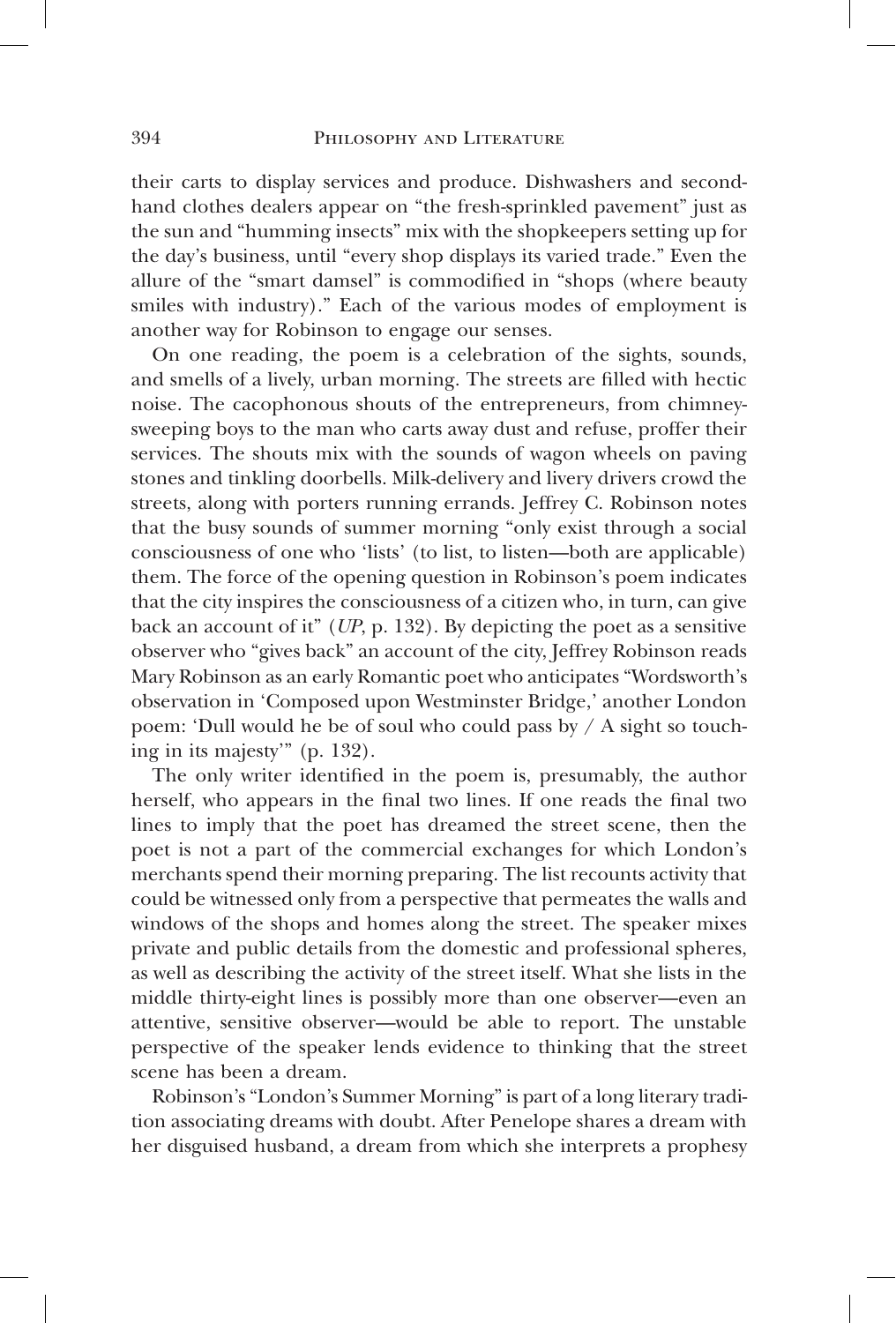of Odysseus's return, she doubts its authenticity. "Dreams are hard to unravel, wayward, drifting things," she says. "Not all we glimpse in them come to pass. . . . / Two gates there are for our evanescent dreams, / one is made of ivory, the other made of horn." Penelope refers to a Greek tradition in which dreams were thought to come to the dreamer through one of two gates. A dream that passes through the gates of ivory was thought to be unreliable and deceptive. A dream that passes through the gates of horn was thought to be a dream that would correspond with reality. "But I can't believe my strange dream has come that way," she says referring to the gates of horn, "much as my son and I would love to have it so."3

Whereas for Homer, dreams are prophecies to be interpreted, Shakespeare uses dreams to rationalize the otherwise implausible events of *A Midsummer Night's Dream*. At the end of act 4, scene 1, Demetrius and Bottom explain the foregoing events by deciding that they must have been dreaming. And in the play's final lines, Puck suggests to the audience that if anyone has been offended by the story, they should allow themselves to believe that the entire performance has been a dream. Homer's Penelope considers the possibility that her dream is a prophecy. Puck implies that otherwise unbelievable occurrences can be explained as imagination mistaken for reality. In both cases, the dream is a state of consciousness that allows access to a proposition that one would not ordinarily believe.

René Descartes, the seventeenth-century rationalist, admits that while some dreams are fantastical, the more problematic dreams are the ones that are nearly indistinguishable from reality. "How often does my evening slumber persuade me of such ordinary things as these: that I am here, clothed in my dressing gown, seated next to the fireplace—when in fact I am lying undressed in bed," the philosopher asks. Because Descartes has had the experience of dreaming that he is sitting in his chair, dressed in his robes, writing by firelight, he is unsure how to tell the difference between a realistic dream and being awake. "As I consider these matters more carefully," he concludes, "I see so plainly that there are no definitive signs by which to distinguish being awake from being asleep."4

Since one can know that one has been dreaming only after waking up, Descartes's worry is that what we call reality may itself be a dream from which we have yet to wake up. If this were the case, then upon waking up we would realize that our lives have been dreamed-about fictions. The logic of dreaming suggests that we can become conscious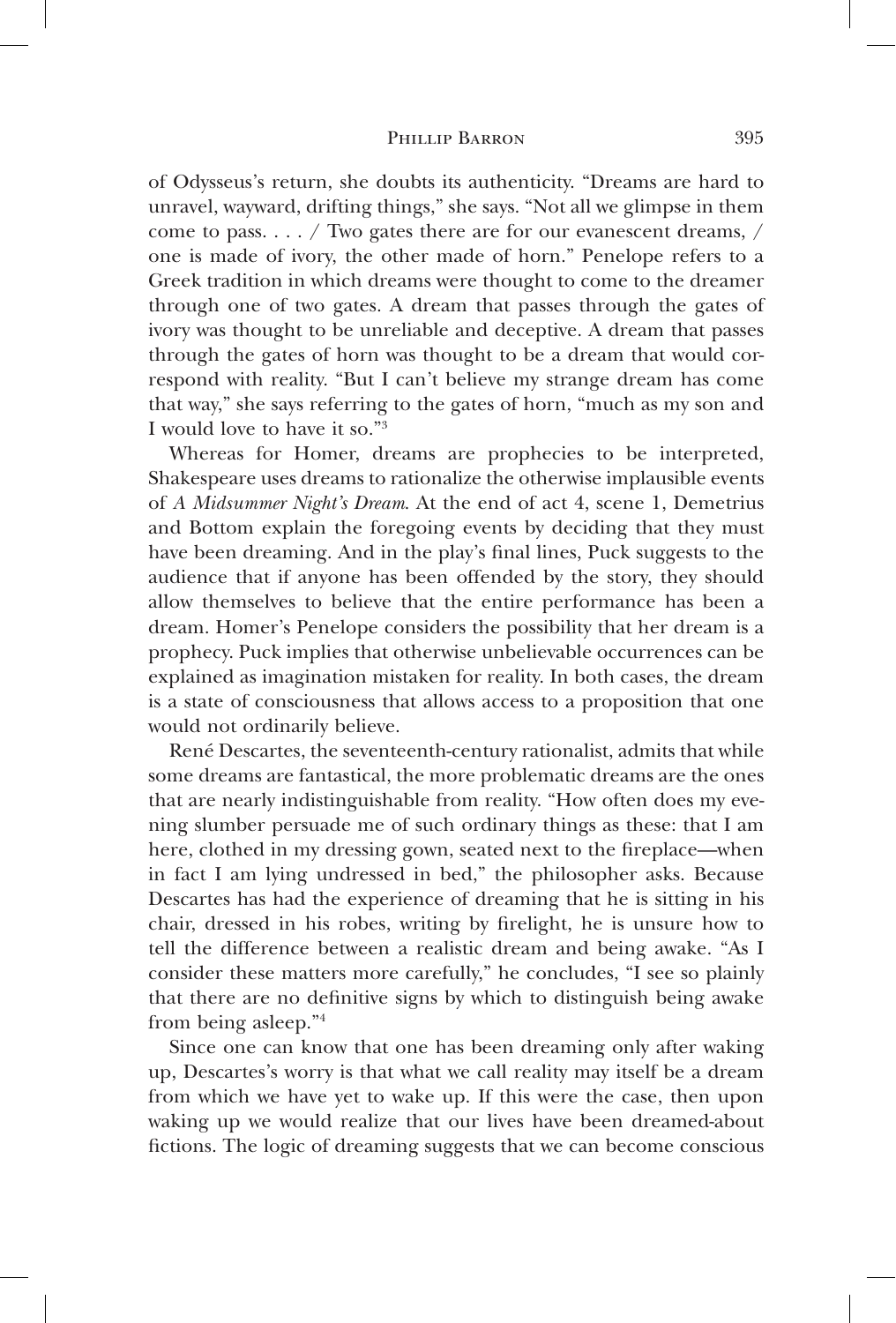of a dream only after we reach the state of being awake from which we can then reflect on the dream. In dreams, the subject can do nothing to test whether he or she is awake or asleep. Similarly, Descartes argues, nothing we do in life can test reliably whether we are awake or dreaming. Here, then, is a puzzle about our perception of reality.

In "London's Summer Morning," the poet's dream is neither the augury of Homer nor the deus ex machina of Shakespeare. The dream in Robinson's poem serves a function that differs from that of dreams in classical and Renaissance literature. Crafting "London's Summer Morning" with such a realistic dream serves a function for Robinson that is more characteristic of the time in which she lived. Like Descartes's puzzle, the surprising, self-reflexive turn at the poem's conclusion effects a shift in the reader's consciousness. It implies that the reader did not accurately perceive the events of the previous forty lines. If "the poet wakes from busy dreams, / To paint the summer morning," then the scenes of vendors, shopkeepers, and service workers preparing for a summer day might not actually have taken place.

Robinson's mother claimed aristocratic roots and family connections "to the learned and truly illustrious John Locke—a name that has acquired celebrity which admits of no augmented panegyric."5 Given the daughter's education and social status, it is plausible to think that she would have been familiar with Descartes's argument that we cannot always trust our senses as ultimate sources of knowledge, since our senses deceive us. And just as Descartes's skepticism infects the consciousness of one who reads his meditations, Robinson's poem inserts a thorn in the consciousness of the reader, irritating one's sense of confidence in one's perception of reality.

The poet's dream, which is neither oracular nor fantastical, reveals only truths that are accessible to a waking subject. It is a dream of realism. It is a dream of the very city in which the poet lives. It is a dream that is so tactile and sensual that the reader does not perceive the dream itself until the speaker reveals it, just as waking from a realistic dream is the only way to know that what came before was dreamt.

Lifelike dreams call into question the reliability of our senses. If we reflect on them, the dreams have the ability to call into question our perception of reality long after the dream is over. If we reflect on the final two lines of Mary Robinson's poem, they have the ability to call into question the reliability of our reading as well as our perception of reality.

Through radical skepticism, Descartes intended to doubt until he found indisputable knowledge on which he could rebuild an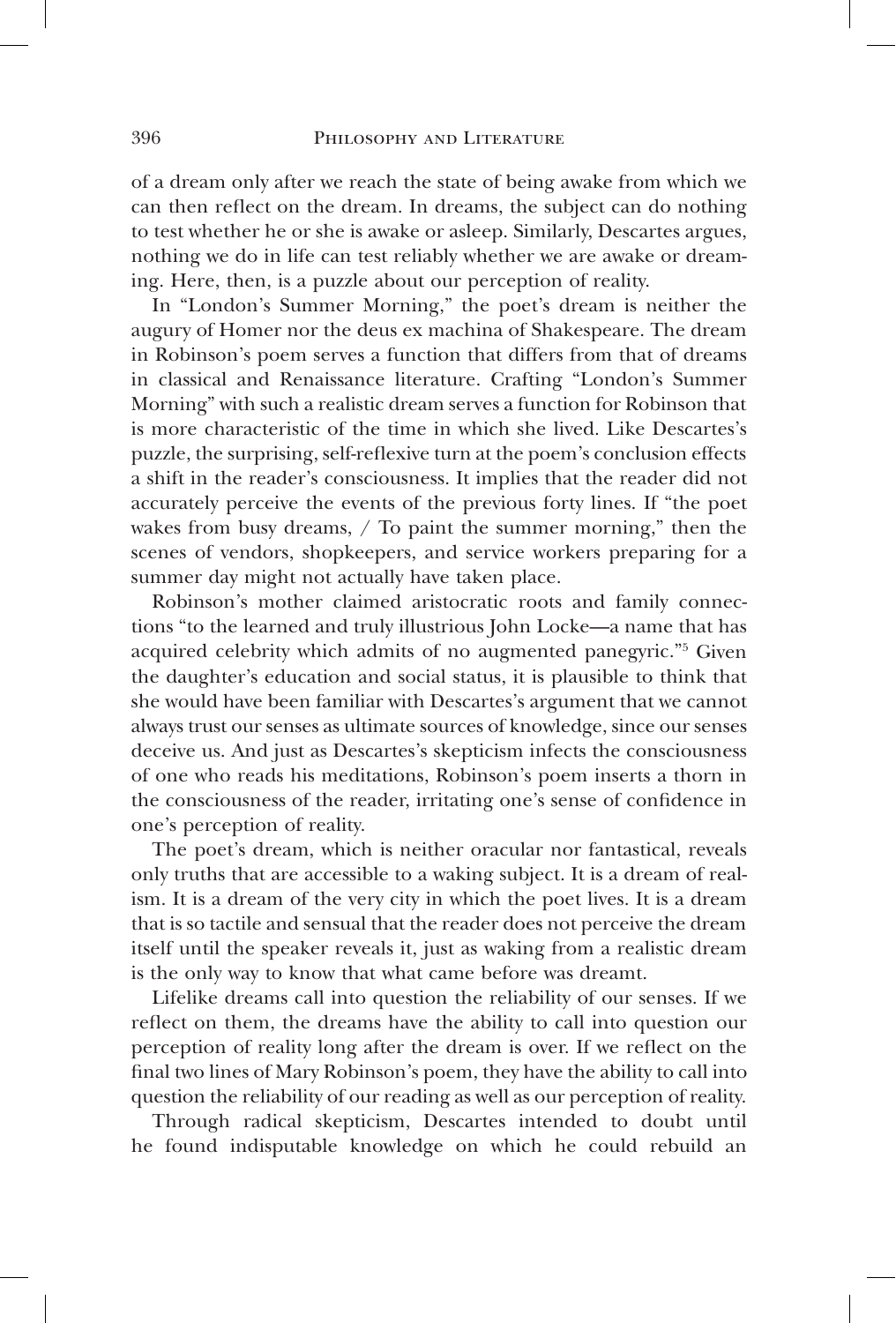understanding of the world (*MFP,* p. 13). He mistrusted his senses, and therefore he mistrusted knowledge that was derived from sensory data. By proving through thought experiments the indubitable truth that "the pronouncement 'I am, I exist' is necessarily true" each time that he uttered it, and later proving that duration exists, Descartes proved there is a kind of knowledge that does not depend on the senses (p. 18).

That, in some way, the thoughts in one's consciousness manifest actions in the world through one's body—I somehow will my fingers to type captures what has since been called the mind-body problem. Descartes's solution was to infer that the mind must be something other than the body. This metaphysical dualism inherits the questions how mental entities interact with the material world and whether mental phenomena are spiritual in nature. Materialists, beginning with the eighteenth-century French physician Julien Offray de La Mettrie, responded to Descartes by collapsing the strict distinction between the material and the mental. From this collapse, materialists further deduced that the physical world and the mental or spiritual world are not as distinct as classical and Renaissance thinkers had argued. This collapse is the materialism around which much thinking about the nature of knowledge has revolved since the Enlightenment.

The penultimate stanza of Wallace Stevens's poem "Landscape with Boat" outlines this materialist approach. A painter searches for the right colors and brushstrokes to paint the air itself, not just the sand and sky of a landscape:

### He never supposed

That he might be truth, himself, or part of it, That the things that he rejected might be part And the irregular turquoise, part, the perceptible blue Grown denser, part, the eye so touched, so played Upon by clouds, the ear so magnified By thunder, parts, and all these things together, Parts, and more things, parts. He never supposed divine Things might not look divine, nor that if nothing Was divine then all things were, the world itself, And that if nothing was the truth, then all Things were the truth, the world itself was the truth. $6$ 

The materialist approach to reality, like "Landscape with Boat," requires an epistemological turn. The poem's speaker recognizes that the distinction on which the painter has insisted, between himself and the world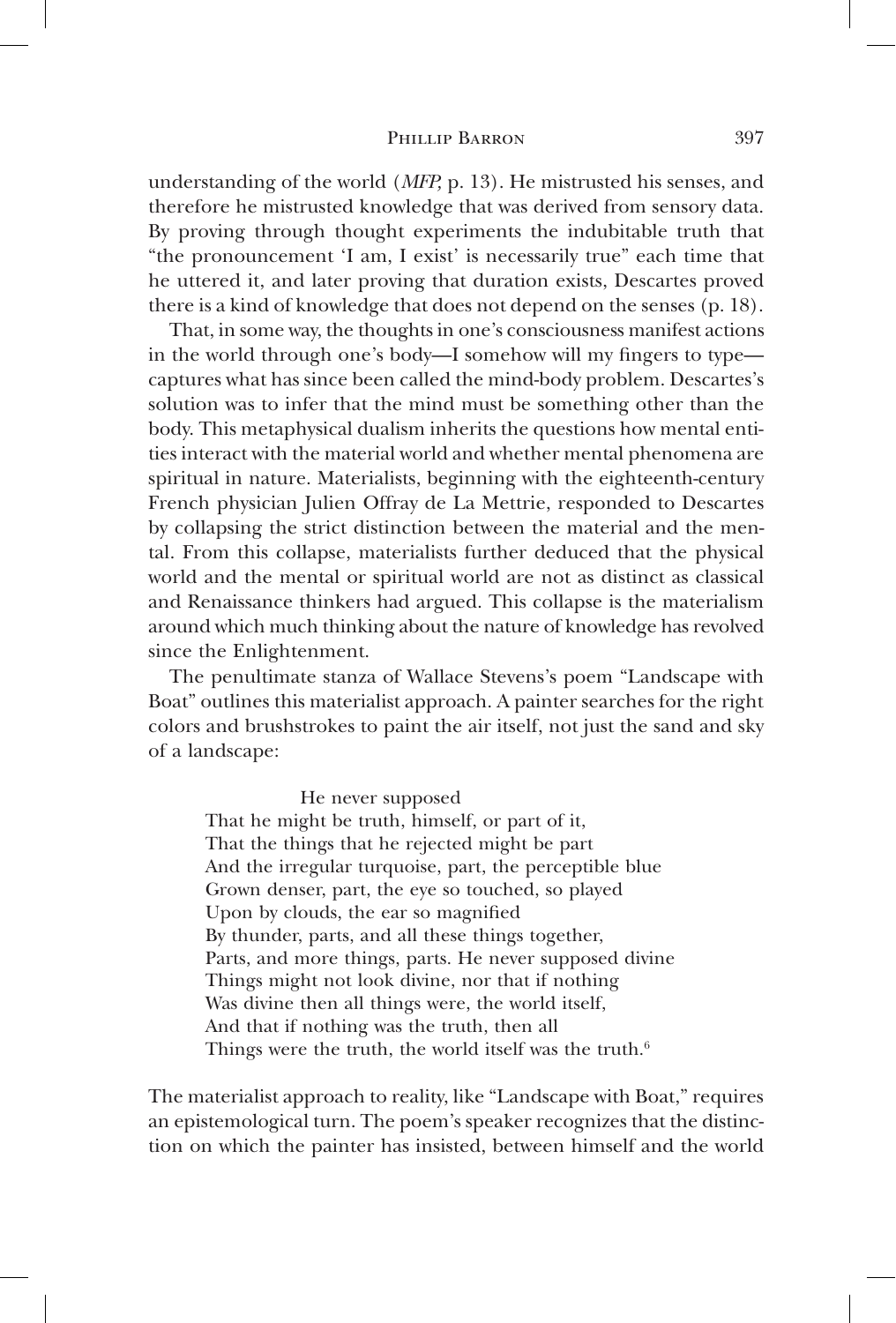he tries to paint, is premised on a false perspective. The poem's speaker sees the world from a perspective that the painter cannot.

Similarly, the reader of Mary Robinson's poem sees the scenes in the street from one perspective in the first forty lines and another perspective after reading the final two lines. For the reader, the experience of this summer morning in eighteenth-century London is always in our imagination, but "the poor poet wakes from busy dreams / To paint the summer morning" suggests that within the poem the summer morning possibly exists only in the imagination of the waking "poor poet." But it is unclear whether the speaker in "London's Summer Morning" undergoes the same epistemological shift that the reader undergoes.

Perhaps, for the observant reader, the conceit is present in the poem's opening lines. If so, then the epistemological turn at the end of the poem is foreshadowed at the beginning. "Who has not wak'd to list the busy sounds / Of summer's morning," the speaker asks. On first reading of the poem, the reader perceives the question as a rhetorical device that sets up the "list" that follows. But the question could plausibly be read as one that has an answer: "the poor poet" has not yet awakened "from busy dreams, / To paint the summer morning" with words. If the speaker of the poem already knows that the sleeping poet will wake to write the poem of the summer morning, then the epistemological turn in the final lines is a playful revelation that the speaker has anticipated from the opening lines.

It is relevant to ask who the speaker is and what the speaker's relationship to "the poor poet" could be. For that matter, it is relevant to question the speaker's relationship to the poem. Either the poem that "the poor poet" wakes to write is some other poem altogether, or it is "London's Summer Morning." Either way, Robinson's poem acts as a funhouse mirror held up to the mind by calling into question the reliability of what the reader perceives.

## UNIVERSITY OF CONNECTICUT

1. Paula R. Backscheider and Catherine Ingrassia, *British Women Poets of the Long Eighteenth Century: An Anthology* (Baltimore: Johns Hopkins University Press, 2009), p. 69; hereafter abbreviated *BW*.

2. Jeffrey Cane Robinson, *Unfettering Poetry: Fancy in British Romanticism* (New York: Palgrave Macmillan, 2006), p. 133; hereafter abbreviated *UP*.